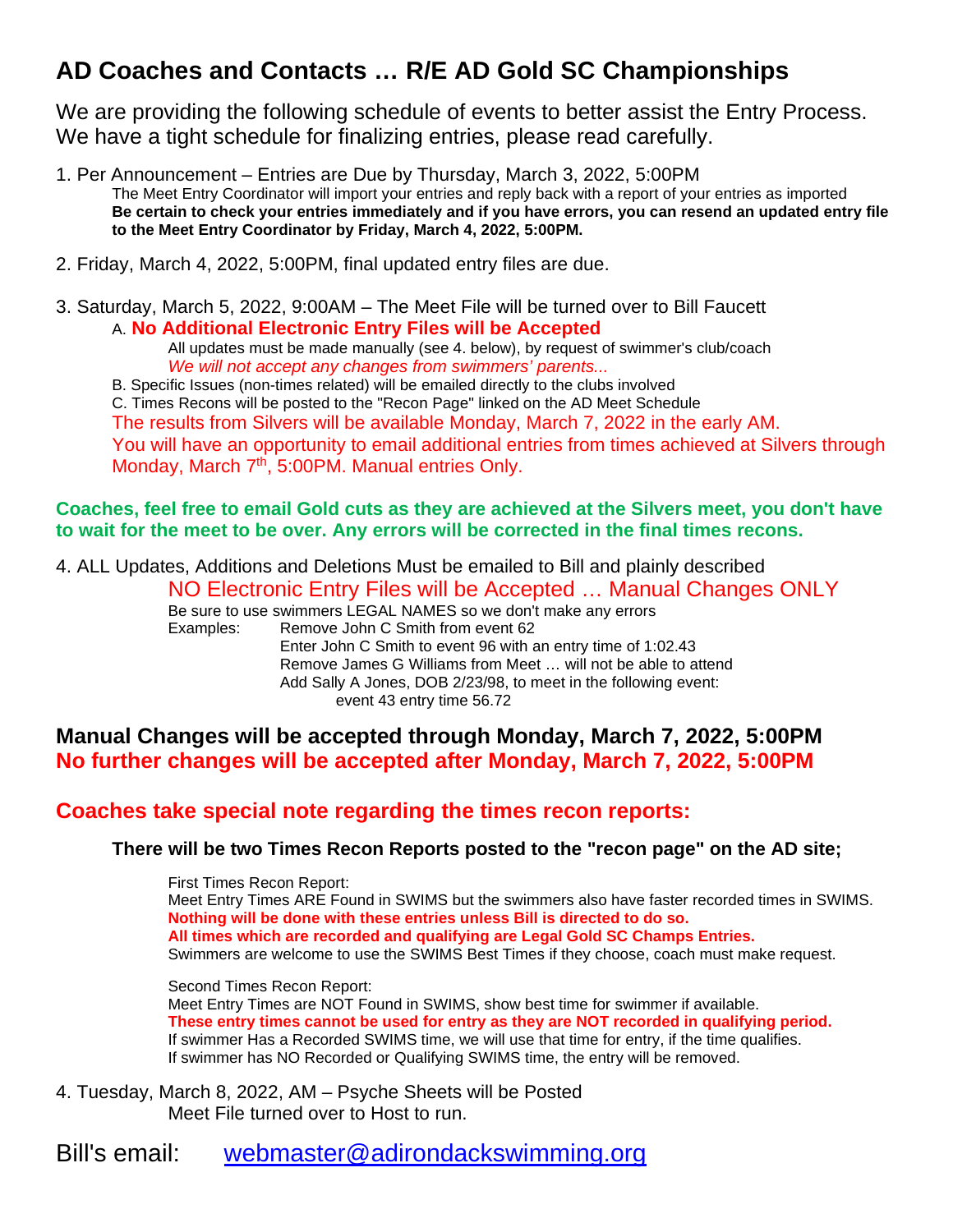# **ADIRONDACK GOLD SHORT COURSE CHAMPIONSHIPS March 10-13, 2022 Shenendehowa Aquatic Center and Union College**

**Sanction:** Held under the sanction of USA Swimming, Inc. and Adirondack Swimming Inc., Sanction #AD22-022 Don Lipkin, General Chairman It is understood and agreed that USA Swimming shall be free from any liabilities or claims for damages

arising by reason of injuries to anyone during the conduct of the event.

#### **Host: Clifton Park-Halfmoon Piranhas**

**Place: Shenendehowa Pool (Adjacent to Gowana Middle School) Short Course 25 Yard – 8 Lane Pool… Continuous Warm Up Pool… Daktronics Starting and Timing The competition course has not been certified in accordance with 104.2.2C(4).**

**Pool Depths:** Depth of Pool at One (1) Meter 14'6" and Five (5) Meters 14'6" from Start End of Pool. Depth of Pool at One (1) Meter 7'6" and Five (5) Meters 7'6" from Turn End of Pool.

**Place:** Union College, Alumni Gymnasium Pool, 807 Union Street Schenectady, NY 12308 25 Yard, 8 Lane Pool, and Continuous Warm Up Pool - with Colorado timing systems and displays. **The competition course has not been certified in accordance with 104.2.2C(4).**

**Pool Depths:** Depth of Pool at One (1) Meter is 10'0" and at Five (5) Meters is 13'0" from Start End of Pool. Depth of Pool at One (1) Meter is 6'6" and at Five (5) Meters is 6'9" from Turn End of Pool.

| <b>Meet Director:</b>          | Rich Simmons  | 518-694-1155 rsimmonsmd@gmail.com |
|--------------------------------|---------------|-----------------------------------|
| Meet Referee:                  | JoAnn Faucett | 518-496-6136 faucettim@aol.com    |
| <b>Meet Entry Coordinator:</b> | David Stoup   | $518-312-3946$ david@stoup.net    |

**Time:**

| <b>Session</b>                                                | Warm-up   | <b>Positive Check-in Deadline</b> | <b>Session Begins</b> |  |  |  |
|---------------------------------------------------------------|-----------|-----------------------------------|-----------------------|--|--|--|
| Thursday - March 10, 2022 Union College                       |           |                                   |                       |  |  |  |
| <b>Session 1 – 12 and under 500's &amp; 13 and over 1650s</b> | 3:45 PM   | 3:45 PM                           | 4:30 PM               |  |  |  |
| Friday - March 11, 2022 Shen                                  |           |                                   |                       |  |  |  |
| Session $2 - 13$ & Over                                       | $7:30$ am | 8:00 am (13-14, Senior)           | $9:00$ am             |  |  |  |
| <b>Session 3</b> – 12 & Under                                 | 12:00 pm  | 12:00 pm (10&U and 11-12))        | $1:00$ pm             |  |  |  |
| <b>Session 4 - Friday Finals</b>                              | $4:30$ pm |                                   | 5:30 pm               |  |  |  |
| Saturday - March 12, 2022 Shen                                |           |                                   |                       |  |  |  |
| Session $5 - 13$ & Over                                       | $7:30$ am | 7:30 am (13-14, Senior)           | $9:00$ am             |  |  |  |
| Session $6 - 12$ & Under                                      | 12:00 pm  | 12:00 pm (10& U and 11-12)        | $1:00$ pm             |  |  |  |
| <b>Session 7 - Saturday Finals</b>                            | $4:30$ pm |                                   | 5:30 pm               |  |  |  |
| Sunday - March 13, 2022 Shen                                  |           |                                   |                       |  |  |  |
| <b>Session 8 – 13 &amp; Over</b>                              | $7:30$ am | 8:00 am (13-14, Senior)           | $9:00$ am             |  |  |  |
| Session $9 - 12$ & Under                                      | 12:00 pm  | 12:00 pm (10&U and 11-12)         | $1:00$ pm             |  |  |  |
| <b>Session 10 - Sunday Finals</b>                             | $4:30$ pm |                                   | 5:30 pm               |  |  |  |

**NOTE:** Changes to posted schedule may be necessary. Any changes, if they occur, will be posted on the AD website.

#### **Entry Rules: see: "Detailed Adirondack Swimming Championship Meet Requirements" for more information** The eligibility of a swimmer will be determined by his or her age on **March 10, 2022**

Rules from the current USA Swimming Technical and Administrative Rules will be in effect.

Entries must be submitted electronically, using Hy-Tek, Team Unify or comparable software and Emailed to the **Meet Entry Coordinator**.

Team entries must be received by the **Meet Entry Coordinator** by Thursday, March 3, 2022 by 5:00PM SHARP!.

**You will receive a reply to your Email with entries … Follow-up if you do not receive a reply.**

**You will be able to submit an updated entry file until Friday, March 4, 2022, 5:00PM**

This meet is open to Adirondack Registered Swimmers Only.

Swimmers must have competed in at least 2 **USA-S Sanctioned** Short Course Meets in the 2021-2022 Meet Season.

A swimmer may swim three (3) events per day, with a maximum of nine (9) events for the four (4) day meet, plus relays.

Clubs are limited to no more than three (3) Entries Per Relay Event (A, B and C Relay Teams Only).

Entry times must have been achieved between January 1,2019 through the 2022 AD Silver Short Course Championships.

All entry times must be equal to or faster than the listed qualifying times and must be recorded times in yards, in the SWIMS Database.

All entry times will be verified through the results database in SWIMS.

Additionally, swimmers who do not have a recorded and qualifying 1650 Free time, may enter with a recorded and qualifying 1000 Free time.

#### **As this is a Championship Meet, Deck Entries and No Time (NT) Entries will be NOT Be Accepted.**

(202.3.2) At a sanctioned competitive event, USA Swimming athlete members must be under the supervision of a USA Swimming member coach during warm-up, competition, and warm-down. The Meet Director or Meet Referee may assist the swimmer in making arrangements for such supervision, but it is the swimmer's responsibility to make such arrangements prior to the start of the meet.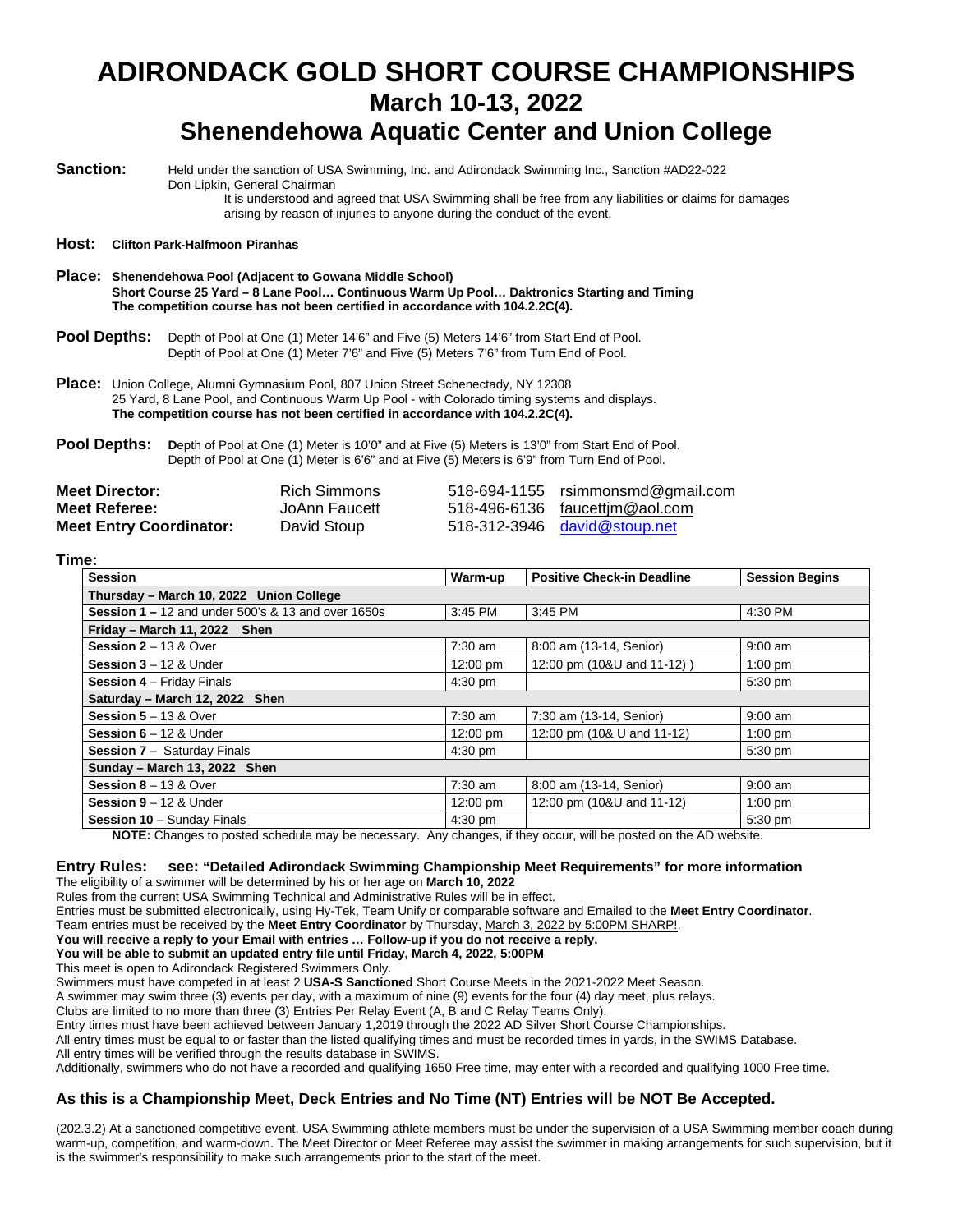(202.3.4A) Any swimmer entered in the meet must be certified by a USA Swimming member-coach as being proficient in performing a racing start or must start each race from within the water without the use of the backstroke ledge. When unaccompanied by a member-coach, it is the responsibility of the swimmer or the swimmer's legal guardian to ensure compliance with this requirement.

#### **USA Swimming Registration:**

**No swimmer will be permitted to compete unless the swimmer is a member as provided in Article 302**

Registrations may be obtained from your club registrar. All Adirondack Meets are reconciled for current USA Swimming Registration. Unregistered swimmers will be removed from the meet and a \$25.00 Fine Imposed. (Click Here for More Information) Unattached athletes may obtain forms and instructions from the Adirondack Swimming Web Site [www.adirondackswimming.org](http://www.adirondackswimming.org/) Direct registration questions to the Adirondack Registrar, Bill Faucett [office@adirondackswimming.org](mailto:office@adirondackswimming.org)

#### **Meet Policy:**

**Use of Audio or Visual Recording Devices, Including a Cell Phone, is not permitted behind the starting blocks, including any spectator area behind the starting blocks, in changing areas, rest rooms or locker rooms.**

**Changing into or out of swimsuits other than locker rooms or other designated areas is prohibited.** 

**Operation of a drone, or any other flying apparatus, is prohibited over the venue (pools, athlete/coach areas, spectator areas and open ceiling locker rooms) any time athletes, coaches, officials and/or spectators are present.**

**No one will be allowed on the deck except USA-S Registered Officials and USA-S Registered Coaches with Current Certifications, USA-S Registered Swimmers and Meet Marshalls and Timers on Shift.**

**All Officials and Coaches are Required to display USA Swimming Credentials (**USA Swimming Membership Card**) while on deck. If, at an AD Sanctioned Meet, an individual is found on deck, acting in any coaching capacity and is determined to be out of compliance with USA Swimming requirements for coaches, that individual will be removed from the deck and the represented club will be fined \$250.** Any swimmer found in an unauthorized area will be asked to immediately leave the premises. No exceptions. Each team is responsible for supervising its members.

All applicable adults participating in or associated with this meet acknowledge that they are subject to the provisions of the USA Swimming Minor Athlete Abuse Prevention Policy ("MAAPP"), and that they understand that compliance with the MAAPP policy is a condition of participation in the conduct of this competition.

An inherent risk of exposure to COVID-19 exists in any public place where people are present. COVID-19 is an extremely contagious disease that can lead to severe illness and death. According to the Centers for Disease Control and Prevention, senior citizens and individuals with underlying medical conditions are especially vulnerable.

USA Swimming, Inc., cannot prevent you (or your child(ren)) from becoming exposed to, contracting, or spreading COVID-19 while participating in USA Swimming sanctioned events. It is not possible to prevent against the presence of the disease. Therefore, if you choose to participate in a USA Swimming sanctioned event, you may be exposing yourself to and/or increasing your risk of contracting or spreading COVID-19.

BY ATTENDING OR PARTICIPATING IN THIS COMPETITION, YOU VOLUNTARILY ASSUME ALL RISKS ASSOCIATED WITH EXPOSURE TO COVID-19 AND FOREVER RELEASE AND HOLD HARMLESS USA SWIMMING AND [THE LSC] AND EACH OF THEIR OFFICERS, DIRECTORS, AGENTS, EMPLOYEES OR OTHER REPRESENTATIVES FROM ANY LIABILITY OR CLAIMS INCLUDING FOR PERSONAL INJURIES, DEATH, DISEASE OR PROPERTY LOSSES, OR ANY OTHER LOSS, INCLUDING BUT NOT LIMITED TO CLAIMS OF NEGLIGENCE AND GIVE UP ANY CLAIMS YOU MAY HAVE TO SEEK DAMAGES, WHETHER KNOWN OR UNKNOWN, FORESEEN OR UNFORESEEN, IN CONNECTION THEREWITH.

#### **This statement (Covid-19) shall also be included in heat sheets.**

**All Participants must abide by Shenendehowa Aquatic Center rules as it relates to Covid and any/all protocols in place. Failure to abide by these rules will lead to removal from the facility and meet. In the event spectators cannot be allowed, the meet will be live streamed.**

#### **Entry Fees:**

Entry fees per individual event are \$7.00 for 11&O and Senior events or \$6.00 for 10&U events (these include the \$.50 AD travel fund surcharge) and \$9.00 per relay (this includes the \$1.00 AD travel fund surcharge). There is also a \$2.00 per swimmer surcharge. All manual entries are subject to a \$1.00 per entry surcharge.

#### **Swimming Events:**

**All timed finals and prelim events require positive check-in**. Swimmers who do not check-in by the deadlines listed in the timetable above will be scratched. Swimmers who positively check in for a timed final event and do not show up for the event, will be disqualified from that event and their next scheduled individual event.

#### **Special considerations for distance events:**

The 10&U and 11-12 500 Freestyle: All heats will be swum during Session 1. The heats will be swum slowest to fastest, alternating 10&U girls' and 10&U boys' heats, then alternating 11-12 girls' and 11-12 boys' heats, and the last heat may be combined.

The 1650 Freestyle: For seeding purposes, the 13-14's and Senior events will be combined. The heats will be swum fastest to slowest, starting with the fastest heat of girls, followed by the fastest heat of boys, then alternating girls' and boys' heats, and the last heat may be combined. All heats will be swum during Session 1.

The fastest heat of the 11-12 200 Breaststroke, 200 Backstroke and 200 Butterfly and 13-14 and Senior 500 Free and 400IM, will be swum at finals.

#### **Relays:**

All Relays are timed finals and will be swum during prelims.

Relay only swimmers will be allowed under the following circumstances only:

Clubs having fewer than 4 swimmers but at least 2 swimmers in an age group, may enter relay-only swimmers to fill a relay team.

Relay Only Swimmers for all Senior Relays must be 13 & Over.

#### **Finals and Consolations:**

Those events that have trials will have finals and consolation finals conducted during the finals session.

The top sixteen swimmers of each age group 14 & Under will qualify, with the top 8 swimming finals, the next 8 consolation finals. The top 24 swimmers in Senior events will qualify, with the top 8 swimming in A-Final,  $9<sup>th</sup>$  through 16<sup>th</sup> swimming in B-Final, and 17<sup>th</sup> through 24<sup>th</sup> in C-Final.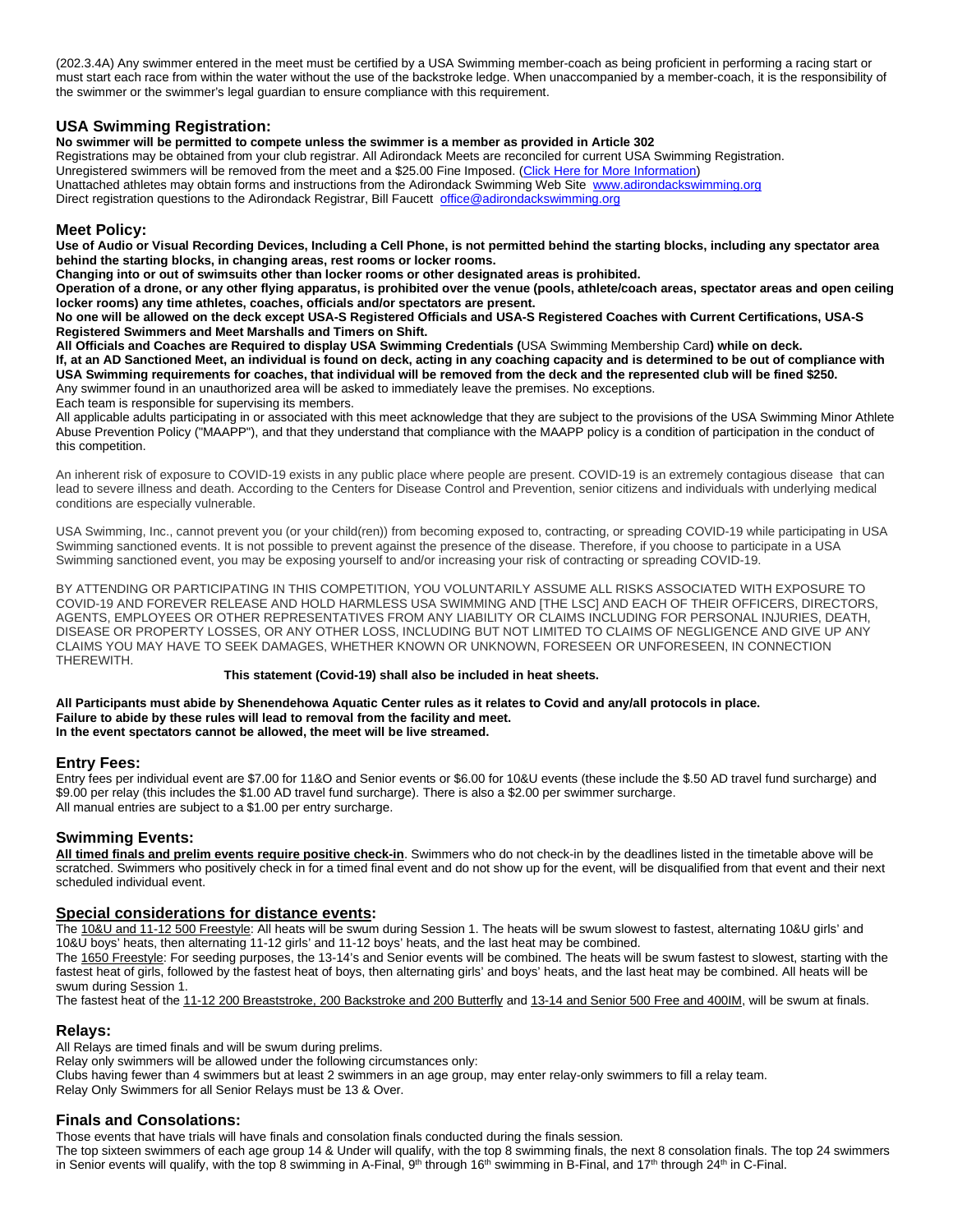#### **Scratches:**

#### **All swimmers must be checked-in for timed final events.**

All swimmers must positive check-in with their coach for timed final and prelim events. Coaches are responsible for turning in their positive check-in sheets to the computer desk by the deadlines outlined on the first page of this announcement. Heat sheets will be posted for all events.

Swimmers who positively check in for a timed final event and do not show up for the event, will be disqualified from that event and their next scheduled individual event. **This scratch rule is for all swimmers, including 10 &under athletes.**

Swimmers who qualify for finals or consolation finals and want to scratch a final event must inform the scratch clerk within 30 minutes of the announcement of the trial results for that event.

**Failure to notify the announcer, so that an alternate can be called, will result in the swimmer being disqualified for the remainder of the meet. Swimmers who qualify for finals or consolation finals and fail to show up will be disqualified from the remainder of the meet.**

#### **Scoring:**

Finals and consolations will be scored according to USA Swimming rules.

#### **Awards:**

For individual events medals will be awarded for 1st - 8th place, ribbons for 9th - 16th place. For relays, medals will be awarded to the 1st - 3rd place teams. Team plaques will be awarded to the top 3 teams overall and the first place boys' and girls' teams. Individual high point will be given to the top 3 swimmers in each gender-age group.

#### **Deck Entries:**

#### **Deck Entries will NOT be accepted at this meet.**

#### **Warm-Ups:**

Because of the large number of injuries occurring across the country during warm-ups, USA Swimming allows no diving into the pool during the warm-up period except in the designated sprint lanes. We ask that you inform your swimmers of this rule and ask them to fully cooperate with the club officials and marshals in charge of the area.

**Warm-up times and meet start times are subject to change based on the number of entries for each session.**

**A complete and detailed warm-up schedule will be posted to the AD web site after entries are received.**

**Note: The pool will be open 30 minutes before scheduled warm-up.**

#### **Time Trials:**

Time trials may be held for swimmers trying to qualify for Speedo Championships (Sectionals), Senior Cut Times or Faster. Each time trial is \$7.00. Coaches must request a time trial from the meet referee and meet director and they will determine when the time trial will be conducted. The meet referee and meet director reserve the right to refuse time trials longer than 200 yards.

#### **Timers:**

Clubs will be required to provide timers for finals and trials, based upon their number of entries. After all Entries have been received, the Team Lane Timing Assignments will be posted to the AD Web Site and in the Meet Program.

Swimmers must provide their own timers for Session 1 (500's and 1650's) and lap counters for ALL 500's and 1650's events.

#### **Photographers:**

Only Professional Photographers or Videographers hired by the host team or Press Photographers, who have been approved in advance by the meet director, will be allowed on deck. A Photographer Registration form must be completed and submitted to the meet director for approval, prior to the meet. Forms are available on the Adirondack Swimming website as well as from the Meet Director.

Click here for a direct link to the registration form.

Swimmer's families, taking photos of their children from the spectator area, are not subject to this policy.

*Parents and Professionals, please refer to the "Meet Policy" above for general restrictions pertaining to all photography at Sanctioned meets*.

#### **Disabled Athletes:**

Adirondack Swimming welcomes athletes with disabilities. Athletes with disabilities are required to contact the Meet Director at least 2 weeks in advance of the meet so that provisions can be made for any special accommodations.

#### **Services:**

A meet program will be available for purchase, which will cover all trial sessions. Finals heat sheets will be available prior to each final session. A variety of food and drinks will be available for purchase throughout the meet.

There will be a number of vendors selling t-shirts, sweatshirts, and numerous miscellaneous swimming supplies.

Food or drinks other than water are not to be consumed in the pool area.

**Please do not bring any glass containers to the meet facility**.

#### **National Certification:**

N2 Certification may be offered for officials at this meet. Details to follow.

#### **Officials:**

There will be an officials' meeting conducted promptly 45 minutes before each session. Attendance is MANDATORY to work the meet. Please sign up in the officials' room before the start of officials' meeting. **There will be No Shadowing of New Officials at this meet.**

#### **Results**:

Results will be available on Meet Mobile following each session. After the meet, the full Official results and results file will be posted on the Adirondack Swimming website: [www.adirondackswimming.org.](http://www.adirondackswimming.org/)

# **If you have any questions, please contact the Meet Referee or Meet Director:**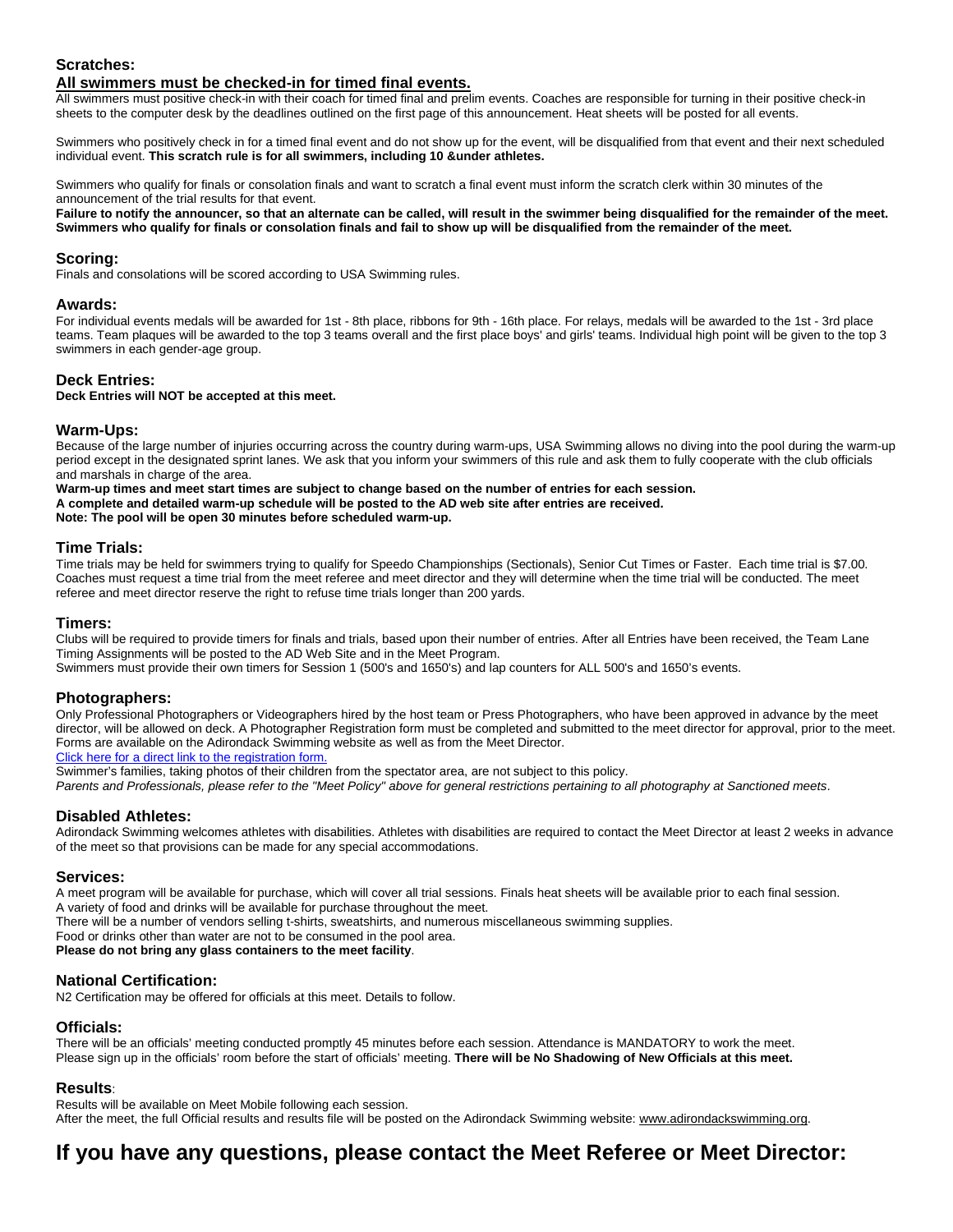# **Detailed Adirondack Swimming Championship Meet Requirements**

**Adirondack Swimming Athletes ONLY May Enter either AD Gold or Silver Short Course Championship Meets. There will be NO DECK ENTRIES and Entries with No Entry Time (NT) will not be accepted.**

**There will be no "relay only" swimmers in these meets, with the following exception;**

**For AD Gold Short Course Championships**, teams which have less than 4 but at least 2 qualified swimmers in an age group, may enter relay only swimmers to fill a relay team. Relay only swimmers in Senior events must be 13 & Over. Other than the exception above, all swimmers must qualify to swim the meet in one or more individual events to be able to participate in any relays.

**Swimmers must have participated in at least two (2) AD Sanctioned Meets, in the Current SC Season to enter AD Gold Championships and at least one (1) AD Sanctioned Meet to enter AD Silver Championships.** Current Season is September 1<sup>st</sup> through Silver Championships.

**Observed or Approved Meets May NOT be Used to Fulfill the Minimum Meet Requirement to enter.** *However, All SWIMS Recorded Times from these meets are used for entry qualification.*

**Entry times must have been achieved between January 1, of the previous Short Course Season through the last AD Sanctioned Meet before each AD SC Championship Meet.**

**Recorded SWIMS Times ONLY may be used for entry in either AD Short Course Championship Meet.** Swimmers may NOT enter any Individual Event in either SC Championship Meet, where he/she has NO Recorded Time in SWIMS, within the Qualifying Period.

**Requirements for AD Silver SC Championships** - If a swimmer is to participate in the AD Silver SC Championships, he/she must have competed in at least 1 AD Sanctioned meet in the current SC Season prior to Silvers. A swimmer entering an event in Silvers SC Championships must use his/her **Best Recorded Yards Time in SWIMS**, for the time period of **Jan 1st of last years' SC season to entry deadline,** as the entry time.

**Requirements for AD Gold SC Championships** - If a swimmer is to participate in the AD Gold SC Championships, he/she must have competed in at least 2 AD Sanctioned meets in the current SC Season, prior to Golds. A swimmer entering an event in Gold SC Championships must use a **Recorded and Qualifying Yards Time in SWIMS**, for the time period of **Jan 1st of last years' SC season through the current seasons Silver SC Championships**.

### **One time exceptions for 2022 … Times from 1/1/2019 can be used for qualifying and Any 2 USA-S Sanctioned Meets in the current season can be used for participation qualification. Sanctioned Meets do not have to be AD Sanctioned.**

**Large Team/Small Team Criteria -** Large Teams will be any AD Team with 75 or more Registered Athletes, Small Teams will be any AD Team with less than 75 Registered Athletes. This is Registered to USA Swimming and has no bearing on the number of swimmers entered in the championship meets by each team.

#### **Exceptions will be made in the following circumstances**;

1. If a swimmer has transferred to AD from another LSC, where a change of home address has been made, at a time where it was too late to be entered in the required number of meets to qualify. **The transfer must have been completed by the AD LSC Registrar at least 30 days in advance of the meet.**

2. If a swimmer has had a prolonged medical condition which has not allowed him or her to swim until a time where it was too late to be entered in the required number of meets to qualify. **The swimmers coach MUST notify the Meet Director and Meet Referee, by mail or email, at least 30 days in advance of the meet.**

3. If a swimmer ages up between Silvers and Golds and he or she is too fast in an event for Silvers at the younger age group and too slow in the event for Golds at the older age group, the swimmer may swim the event in Golds, at the older age group, without having the Gold cut times. Swimmer must enter the event using actual achieved times and the meet host will allow the times as exceptions if they are too slow for the cutoffs.

#### **Final Approval of ALL Exceptions will be by joint decision of the Meet Referee and Meet Director.**

**Entries with no entry time (NT) will not be accepted.**

**There will be NO DECK ENTRIES accepted at AD Championship Meets.**

**Adirondack Swimming Registered Athletes ONLY May Enter AD Gold or Silver Short Course Championships.**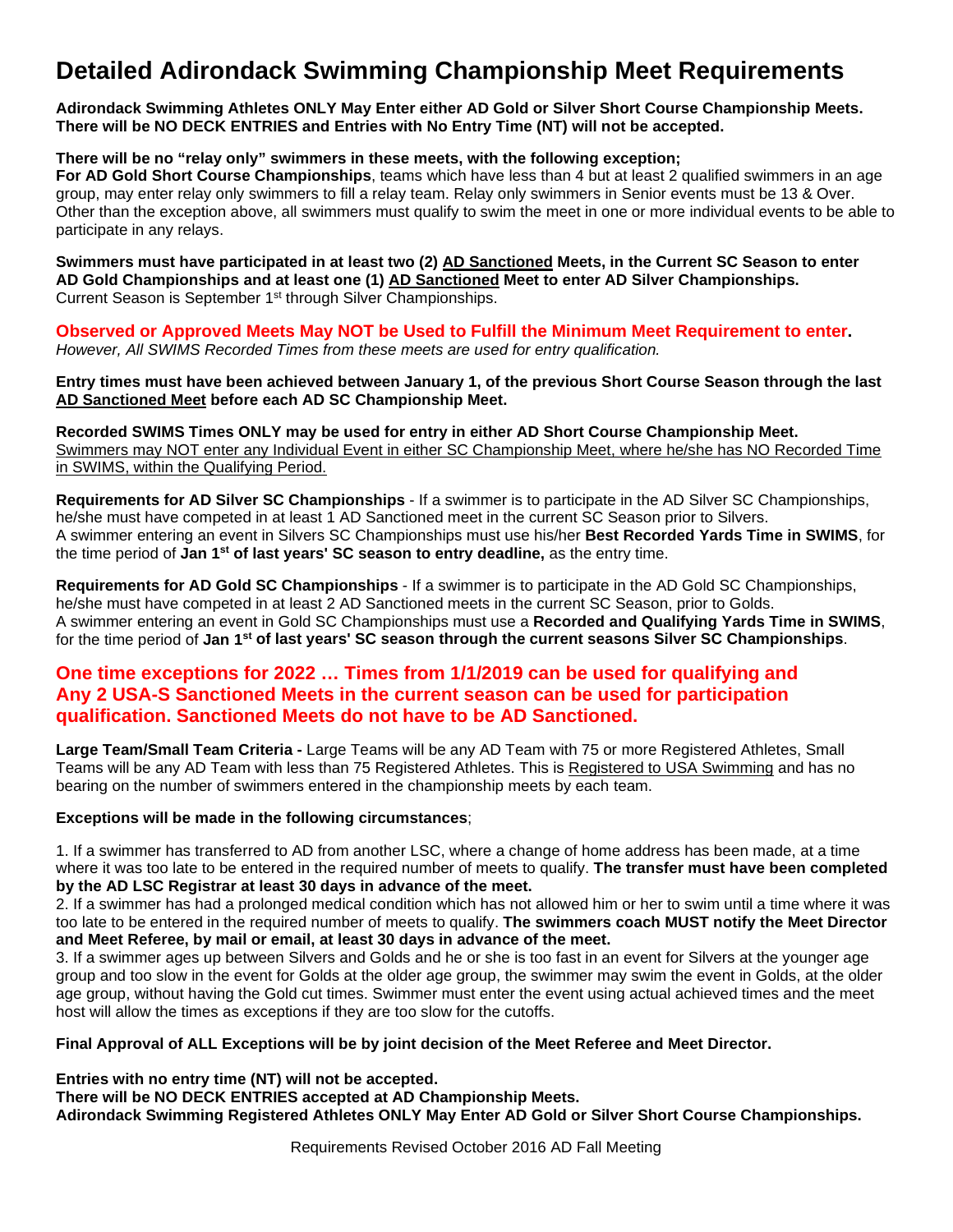# **Adirondack Gold SC Championships Union College - March 10-13, 2022**

### **SESSION 1 ... THURSDAY, March 10th Distance WARM-UPS 3:45 PM … SESSION BEGINS 4:30 PM**

| <b>GIRLS</b> | <b>QUALIFYING</b> | <b>AGE GROUP</b>   | <b>EVENT</b>     | <b>QUALIFYING</b> | <b>BOYS</b> |
|--------------|-------------------|--------------------|------------------|-------------------|-------------|
|              |                   |                    |                  |                   |             |
|              | 7:20.99           | 10&U               | <b>500 FREE</b>  | 7:20.99           | 2           |
| 3            | 6:25.99           | $11 - 12$          | <b>500 FREE</b>  | 6:25.99           |             |
|              |                   | 30 Minute          | <b>Break</b>     |                   |             |
| 5            | 19:59.99          | $13 - 14$          | <b>1650 FREE</b> | 19:15.69          | 6           |
| $***$        | 12:00.00          | <b>13-14 QUAL</b>  | <b>1000 FREE</b> | 11:30.19          | $***$       |
|              | 19:10.99          | <b>SENIOR</b>      | <b>1650 FREE</b> | 18:10.99          | 8           |
| $***$        | 11:15.99          | <b>Senior QUAL</b> | <b>1000 Free</b> | 10:45.99          | $***$       |

### *SESSION 1 EVENTS ARE ALL TIMED FINALS, all heats swim at prelims*

\*\* Swimmers with 1650 Free Recorded and Qualifying Times MUST use those times for entry If a swimmer has NO Recorded and/or Qualifying 1650 Free time he/she may enter with a Recorded and Qualifying 1000 Free time

**Each Swimmer May Swim A Maximum of 3 Events Per Day, up to a Maximum of 9 Events for the 4 day meet, Plus Relays ENTRIES MUST BE EQUAL TO OR FASTER THAN THE CUT OFF TIMES \$7.00** Per Event for all 11-12, 13-14 and Senior events**; \$6.00** Per Event for all 10&U events **\$2.00** Per Swimmer Surcharge … **\$9.00** Per Each Relay **\$1.00** surcharge per entry for Manual Entries

# **FINALS ORDER OF EVENTS**

| March 11, 2022                   | March 12, 2022                     | March 13, 2022                    |
|----------------------------------|------------------------------------|-----------------------------------|
| <b>Session 4 - Friday Finals</b> | <b>Session 7 - Saturday Finals</b> | <b>Session 10 - Sunday Finals</b> |
|                                  |                                    |                                   |
| 11-12 200 Backstroke             | 11-12 200 Butterfly                | 11-12 200 Breaststroke            |
| 13-14 200 Freestyle              | 13-14 100 Backstroke               | 13-14 50 Freestyle                |
| Senior 200 Freestyle             | Senior 100 Backstroke              | Senior 50 Freestyle               |
| 11-12 50 Breaststroke            | 11-12 100 Breast                   | 11-12 50 Backstroke               |
| 13-14 100 Breaststroke           | 13-14 100 Freestyle                | 13-14 200 Backstroke              |
| Senior 100 Breaststroke          | Senior 100 Freestyle               | Senior 200 Backstroke             |
| 11-12 50 Butterfly               | 11-12 100 Freestyle                | 11-12 200 IM                      |
| 13-14 100 Butterfly              | 13-14 200 Breaststroke             | 13-14 Senior 200 IM               |
| Senior 100 Butterfly             | Senior 200 Breaststroke            | Senior 200 IM                     |
| 11-12 50 Free                    | 11-12 100 Backstroke               | 11-12 100 Butterfly               |
| 13-14 400 IM                     | 13-14 500 Freestyle                | 13-14 200 Butterfly               |
| Senior 400 IM                    | Senior 500 Freestyle               | Senior 200 Butterfly              |
| 11-12 200 Freestyle              | 11-12 100 IM                       |                                   |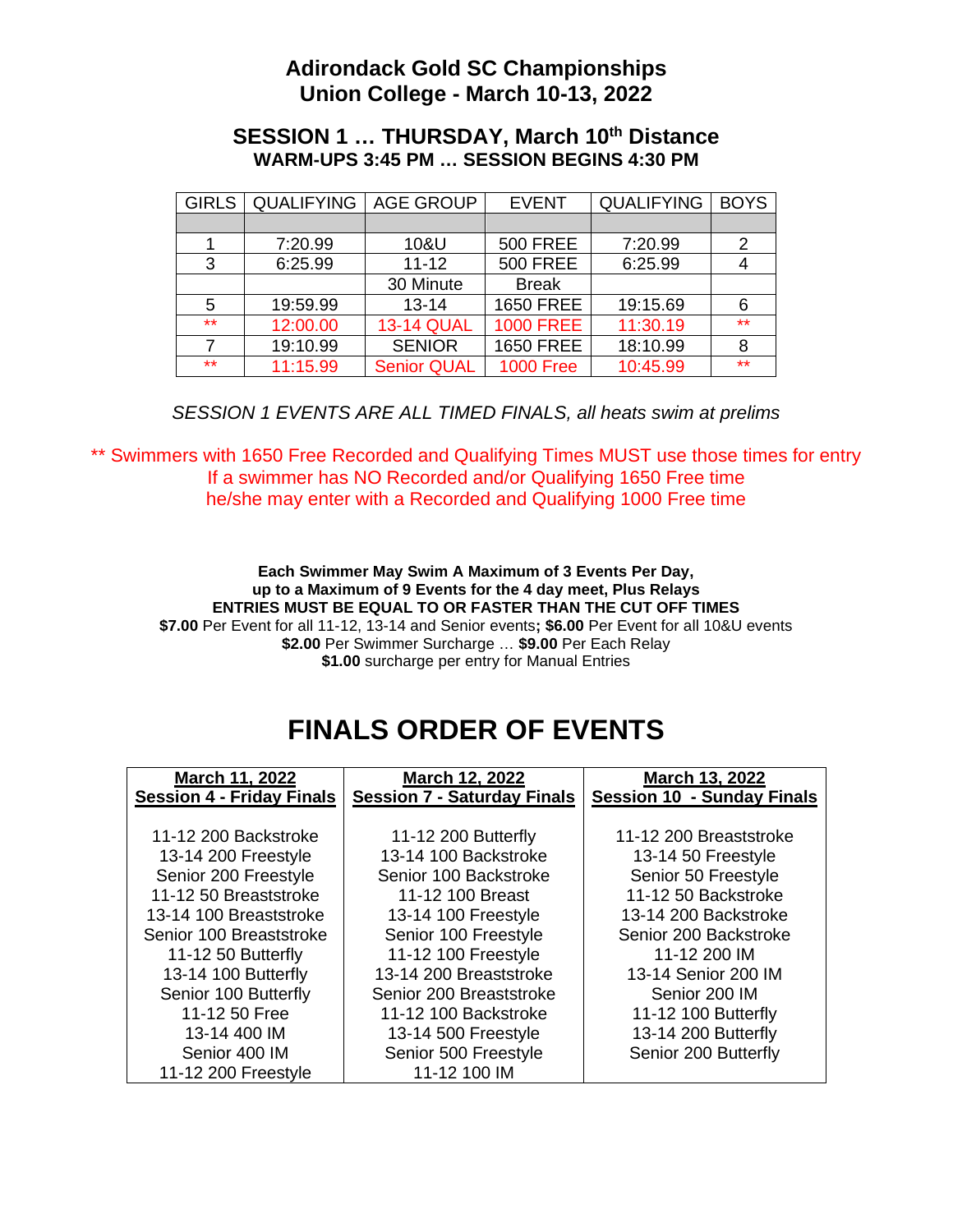# **Adirondack Gold SC Championships Shenendehowa Aquatic Center - March 10-13, 2022**

# **SESSION 2 … FRIDAY MORNING … March 11 WARM-UPS 7:30AM … SESSION BEGINS 9:00AM**

**\*\* = Timed finals – fastest heat will swim at Finals**

| <b>GIRLS</b> | <b>QUALIFYING</b> | <b>AGE GROUP</b> | <b>EVENT</b>          | <b>QUALIFYING</b> | <b>BOYS</b> |
|--------------|-------------------|------------------|-----------------------|-------------------|-------------|
|              |                   |                  |                       |                   |             |
| 9            | 2:11.99           | $13 - 14$        | <b>200 FREE</b>       | 2:06.99           | 10          |
| 11           | 2:05.49           | <b>SENIOR</b>    | <b>200 FREE</b>       | 1:55.99           | 12          |
| 13           | 1:20.99           | $13 - 14$        | 100 BREAST            | 1:17.99           | 14          |
| 15           | 1:16.99           | <b>SENIOR</b>    | 100 BREAST            | 1:09.49           | 16          |
| 17           | 1:10.49           | $13 - 14$        | <b>100 FLY</b>        | 1:06.99           | 18          |
| 19           | 1:06.29           | <b>SENIOR</b>    | <b>100 FLY</b>        | 59.99             | 20          |
| 21           | 5:06.99           | $13 - 14$        | **400 IM              | 4:55.69           | 22          |
| 23           | 4:56.99           | <b>SENIOR</b>    | **400 IM              | 4:43.99           | 24          |
| 25           | N/A               | $13 - 14$        | <b>400 FREE RELAY</b> | N/A               | 26          |
| 27           | N/A               | <b>SENIOR</b>    | <b>400 FREE RELAY</b> | N/A               | 28          |

*ALL 400 IM's AND RELAYS ARE TIMED FINALS*

### **SESSION 3 … FRIDAY AFTERNOON … March 11 WARM-UPS 12:00PM … SESSION BEGINS 1:00PM \*\* = Timed finals – fastest heat will swim at Finals**

| <b>GIRLS</b> | <b>QUALIFYING</b> | <b>AGE GROUP</b> | <b>EVENT</b>          | <b>QUALIFYING</b> | <b>BOYS</b> |
|--------------|-------------------|------------------|-----------------------|-------------------|-------------|
|              |                   |                  |                       |                   |             |
| 29           | 2:39.99           | $11 - 12$        | **200 BACK            | 2:38.59           | 30          |
| 31           | 35.39             | 10&U             | 50 FREE               | 35.49             | 32          |
| 33           | 41.89             | $11 - 12$        | 50 BREAST             | 41.39             | 34          |
| 35           | 1:41.99           | 10&U             | 100 BREAST            | 1:41.99           | 36          |
| 37           | 35.59             | $11 - 12$        | <b>50 FLY</b>         | 34.49             | 38          |
| 39           | 1:31.79           | 10&U             | <b>100 FLY</b>        | 1:31.79           | 40          |
| 41           | 31.09             | $11 - 12$        | 50 FREE               | 30.79             | 42          |
| 43           | 2:45.99           | 10&U             | <b>200 FREE</b>       | 2:45.99           | 44          |
| 45           | 2:26.09           | $11 - 12$        | <b>200 FREE</b>       | 2:19.99           | 46          |
| 47           | N/A               | 10&U             | <b>400 FREE RELAY</b> | N/A               | 48          |
| 49           | N/A               | $11 - 12$        | <b>400 FREE RELAY</b> | N/A               | 50          |

*ALL 10 & UNDER EVENTS, THE 11-12 200 BACK AND ALL RELAYS ARE TIMED FINALS*

# **SESSION 4 … FRIDAY FINALS … March 11 WARM-UPS 4:30PM … FINALS BEGIN 5:30PM**

**Each Swimmer May Swim A Maximum of 3 Events Per Day, up to a Maximum of 9 Events for the 4 day meet, Plus Relays ENTRIES MUST BE EQUAL TO OR FASTER THAN THE CUT OFF TIMES \$7.00** Per Event for all 11-12, 13-14 and Senior events**; \$6.00** Per Event for all 10&U events **\$2.00** Per Swimmer Surcharge … **\$9.00** Per Each Relay **\$1.00** surcharge per entry for Manual Entries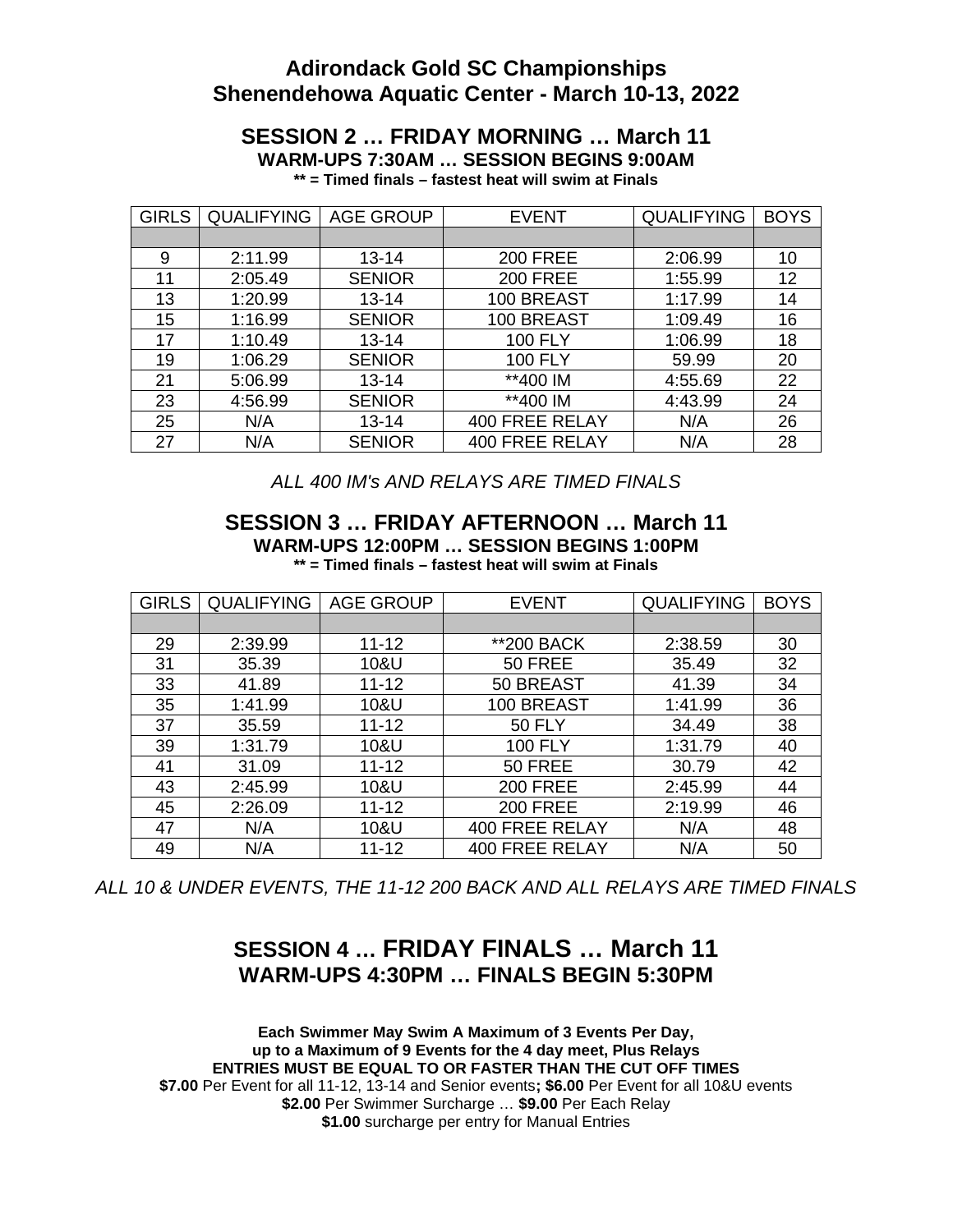# **Adirondack Gold SC Championships Shenendehowa Aquatic Center - March 10-13, 2022**

# **SESSION 5 … SATURDAY MORNING … March 12 WARM-UPS 7:30AM … SESSION BEGINS 9:00AM**

|  |  | ** = Timed finals – fastest heat will swim at Finals |  |  |  |
|--|--|------------------------------------------------------|--|--|--|
|  |  |                                                      |  |  |  |

| <b>GIRLS</b> | <b>QUALIFYING</b> | <b>AGE GROUP</b> | <b>EVENT</b>     | <b>QUALIFYING</b> | <b>BOYS</b> |
|--------------|-------------------|------------------|------------------|-------------------|-------------|
|              |                   |                  |                  |                   |             |
| 51           | 1:10.19           | $13 - 14$        | 100 BACK         | 1:07.19           | 52          |
| 53           | 1:06.59           | <b>SENIOR</b>    | 100 BACK         | 1:01.29           | 54          |
| 55           | 1:01.19           | $13 - 14$        | <b>100 FREE</b>  | 57.99             | 56          |
| 57           | 58.99             | <b>SENIOR</b>    | <b>100 FREE</b>  | 54.09             | 58          |
| 59           | 2:53.99           | $13 - 14$        | 200 BREAST       | 2:41.99           | 60          |
| 61           | 2:47.19           | <b>SENIOR</b>    | 200 BREAST       | 2:27.99           | 62          |
| 63           | 5:46.99           | $13 - 14$        | **500 FREE       | 5:33.89           | 64          |
| 65           | 5:34.99           | <b>SENIOR</b>    | **500 FREE       | 5:16.99           | 66          |
| 67           | N/A               | $13 - 14$        | 200 MEDLEY RELAY | N/A               | 68          |
| 69           | N/A               | <b>SENIOR</b>    | 200 MEDLEY RELAY | N/A               | 70          |

*ALL RELAYS AND 500 FREES ARE TIMED FINALS*

### **SESSION 6 … SATURDAY AFTERNOON … March 12 WARM-UPS 12:00PM … SESSION BEGINS 1:00PM \*\* = Timed finals – fastest heat will swim at Finals**

| <b>GIRLS</b> | <b>QUALIFYING</b> | <b>AGE GROUP</b> | <b>EVENT</b>     | <b>QUALIFYING</b> | <b>BOYS</b> |
|--------------|-------------------|------------------|------------------|-------------------|-------------|
|              |                   |                  |                  |                   |             |
| 71           | 2:47.99           | $11 - 12$        | **200 FLY        | 2:45.99           | 72          |
| 73           | 41.29             | 10&U             | 50 BACK          | 41.79             | 74          |
| 75           | 1:27.99           | $11 - 12$        | 100 BREAST       | 1:27.49           | 76          |
| 77           | 1:18.49           | 10&U             | <b>100 FREE</b>  | 1:18.49           | 78          |
| 79           | 1:07.19           | $11 - 12$        | <b>100 FREE</b>  | 1:07.59           | 80          |
| 81           | 47.79             | 10&U             | 50 BREAST        | 47.79             | 82          |
| 83           | 1:18.69           | $11 - 12$        | 100 BACK         | 1:17.09           | 84          |
| 85           | 3:06.29           | 10&U             | 200 IM           | 3:06.29           | 86          |
| 87           | 1:17.79           | $11 - 12$        | 100 IM           | 1:15.99           | 88          |
| 89           | N/A               | 10 & U           | 200 MEDLEY RELAY | N/A               | 90          |
| 91           | N/A               | $11 - 12$        | 200 MEDLEY RELAY | N/A               | 92          |

*ALL 10 & UNDER EVENTS, THE 11-12 200 FLY AND ALL RELAYS ARE TIMED FINALS*

# **SESSION 7 … SATURDAY FINALS … March 12 WARM-UPS 4:30PM … FINALS BEGIN 5:30PM**

**Each Swimmer May Swim A Maximum of 3 Events Per Day, up to a Maximum of 9 Events for the 4 day meet, Plus Relays ENTRIES MUST BE EQUAL TO OR FASTER THAN THE CUT OFF TIMES \$7.00** Per Event for all 11-12, 13-14 and Senior events**; \$6.00** Per Event for all 10&U events **\$2.00** Per Swimmer Surcharge … **\$9.00** Per Each Relay **\$1.00** surcharge per entry for Manual Entries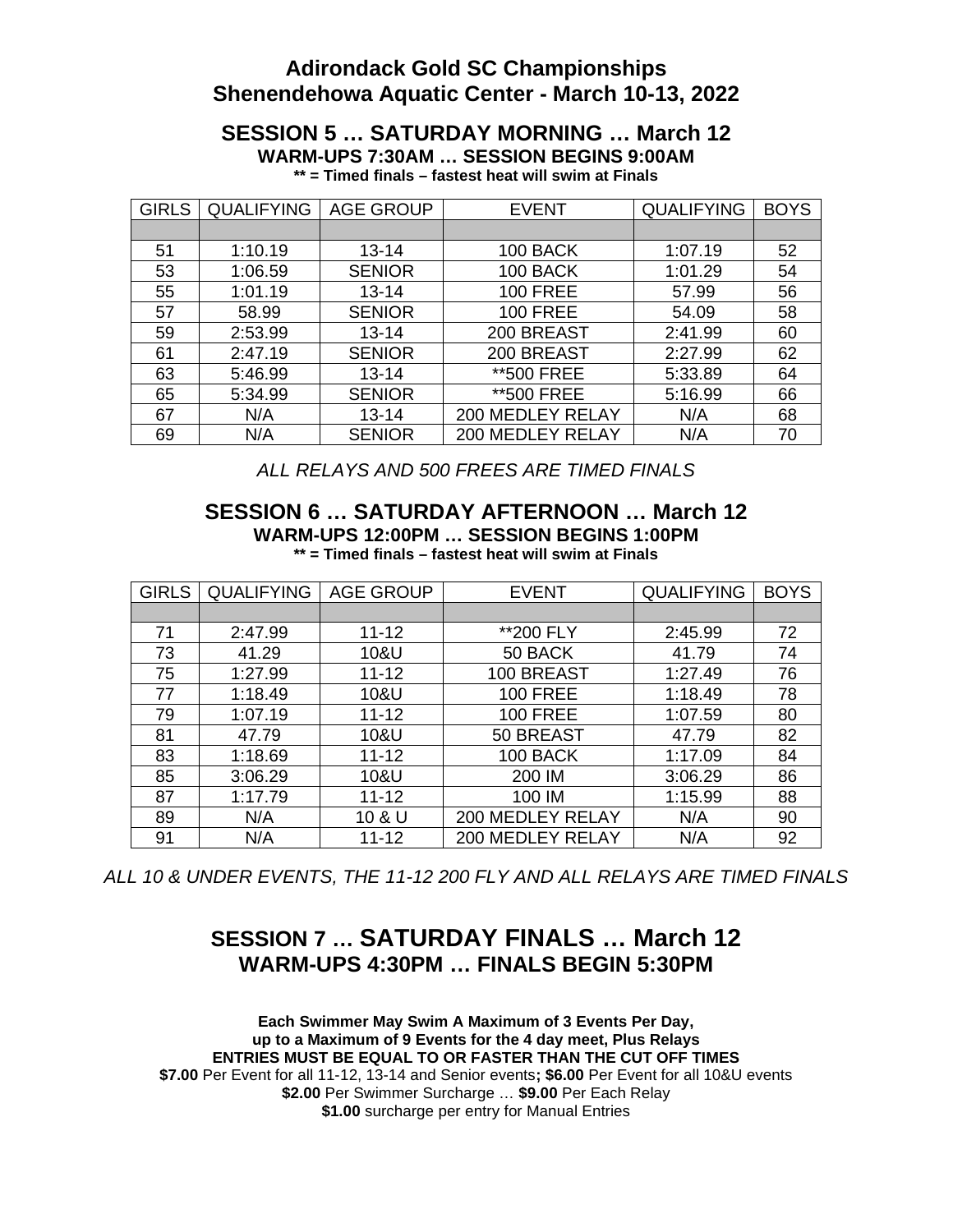# **Adirondack Gold SC Championships Shenendehowa Aquatic Center - March 10-13, 2022**

### **SESSION 8 … SUNDAY MORNING … March 13 WARM-UPS 7:30AM … SESSION BEGINS 9:00AM**

| <b>GIRLS</b> | <b>QUALIFYING</b> | <b>AGE GROUP</b> | <b>EVENT</b>          | <b>QUALIFYING</b> | <b>BOYS</b> |
|--------------|-------------------|------------------|-----------------------|-------------------|-------------|
|              |                   |                  |                       |                   |             |
| 93           | 28.23             | $13 - 14$        | 50 FREE               | 27.39             | 94          |
| 95           | 27.19             | <b>SENIOR</b>    | 50 FREE               | 24.89             | 96          |
| 97           | 2:29.99           | $13 - 14$        | 200 BACK              | 2:22.99           | 98          |
| 99           | 2:23.89           | <b>SENIOR</b>    | 200 BACK              | 2:12.99           | 100         |
| 101          | 2:29.99           | $13 - 14$        | 200 IM                | 2:22.99           | 102         |
| 103          | 2:22.99           | <b>SENIOR</b>    | 200 IM                | 2:10.99           | 104         |
| 105          | 2:30.99           | $13 - 14$        | <b>200 FLY</b>        | 2:22.99           | 106         |
| 107          | 2:25.99           | <b>SENIOR</b>    | <b>200 FLY</b>        | 2:16.99           | 108         |
| 109          | N/A               | $13 - 14$        | <b>200 FREE RELAY</b> | N/A               | 110         |
| 111          | N/A               | <b>SENIOR</b>    | <b>200 FREE RELAY</b> | N/A               | 112         |

*ALL RELAYS ARE TIMED FINALS*

### **SESSION 9 … SUNDAY AFTERNOON … March 13 WARM-UPS 12:00PM … SESSION BEGINS 1:00PM \*\* = Timed finals – fastest heat will swim at Finals**

| <b>GIRLS</b> | <b>QUALIFYING</b> | <b>AGE GROUP</b> | <b>EVENT</b>          | <b>QUALIFYING</b> | <b>BOYS</b> |
|--------------|-------------------|------------------|-----------------------|-------------------|-------------|
|              |                   |                  |                       |                   |             |
| 113          | 2:58.99           | $11 - 12$        | **200 BREAST          | 2:57.99           | 114         |
| 115          | 1:28.69           | 10&U             | 100 IM                | 1:28.69           | 116         |
| 117          | 36.59             | $11 - 12$        | 50 BACK               | 35.29             | 118         |
| 119          | 42.99             | 10&U             | <b>50 FLY</b>         | 42.99             | 120         |
| 121          | 2:41.59           | $11 - 12$        | 200 IM                | 2:40.99           | 122         |
| 123          | 1:29.99           | 10&U             | <b>100 BACK</b>       | 1:29.99           | 124         |
| 125          | 1:16.29           | $11 - 12$        | <b>100 FLY</b>        | 1:15.99           | 126         |
| 127          | N/A               | 10 & U           | <b>200 FREE RELAY</b> | N/A               | 128         |
| 129          | N/A               | 11-12            | 200 FREE RELAY        | N/A               | 130         |

*ALL 10 & UNDER EVENTS, THE 11-12 200 BREAST AND ALL RELAYS ARE TIMED FINALS*

# **SESSION 10 … SUNDAY FINALS … March 13 WARM-UPS 4:30PM … FINALS BEGIN 5:30PM**

**Each Swimmer May Swim A Maximum of 3 Events Per Day, up to a Maximum of 9 Events for the 4 day meet, Plus Relays ENTRIES MUST BE EQUAL TO OR FASTER THAN THE CUT OFF TIMES \$7.00** Per Event for all 11-12, 13-14 and Senior events**; \$6.00** Per Event for all 10&U events **\$2.00** Per Swimmer Surcharge … **\$9.00** Per Each Relay **\$1.00** surcharge per entry for Manual Entries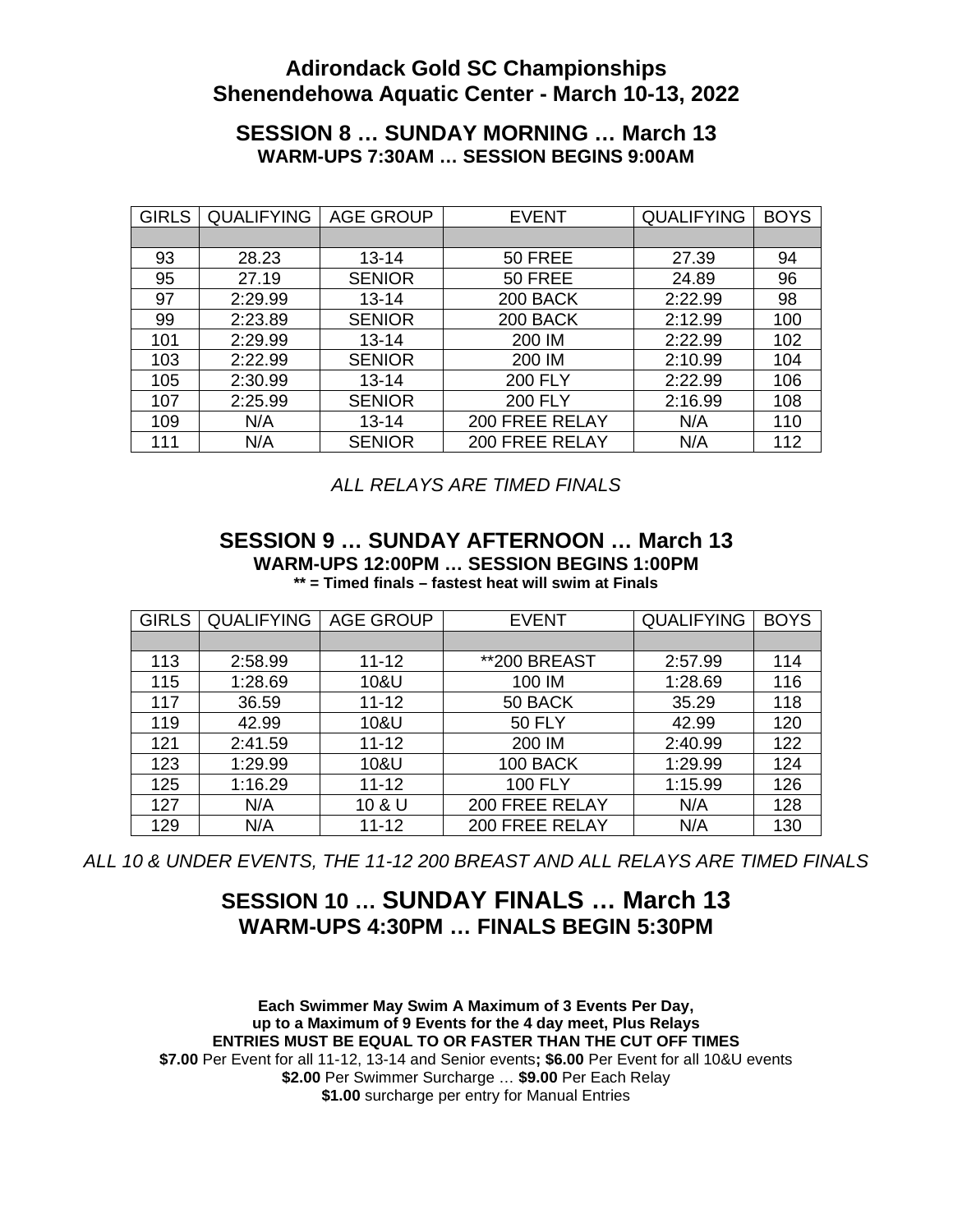# **ENTRY FEE CALCULATION SHEET Adirondack Gold SC Championships, March 10-13, 2022**

| <b>TEAM NAME:</b>      |  |
|------------------------|--|
| <b>CONTACT PERSON:</b> |  |
| <b>PHONE NUMBER:</b>   |  |
| E-Mail ADDRESS:        |  |
|                        |  |

| Number of Individual Entries 11 & Over  | $X $7.00 = $$   |
|-----------------------------------------|-----------------|
| Number of Individual Entries 10 & Under | $X$ \$6.00 = \$ |
| <b>Number of Swimmers</b>               | $X$ \$2.00 = \$ |
| <b>Number of Relays</b>                 | $X$ \$9.00 = \$ |
| <b>Number of Manual Entries</b>         | $X$ \$1.00 = \$ |

Total Amount Due and Enclosed ……………………………….\$\_\_\_\_\_\_\_\_\_\_

# **ENTRY DEADLINE ... March 3, 2022, 5:00 PM**

# MAKE CHECKS PAYABLE TO "CPHM Piranhas"

# This form must be returned with Check and Hard Copy of Entry Report

# **Mail Check and Form to:**

"CP-HM Piranhas, P.O. Box 106, Clifton Park, NY 12065" E-mail Entry File to: [david@stoup.net](mailto:david@stoup.net)

Entries will be posted to the meet program upon RECEIPT OF CHECK ONLY "Clifton Park-Halfmoon Piranhas" assumes no responsibility for meet close-out due to late entries

# **Entries will be posted to the meet program upon RECEIPT OF CHECK ONLY**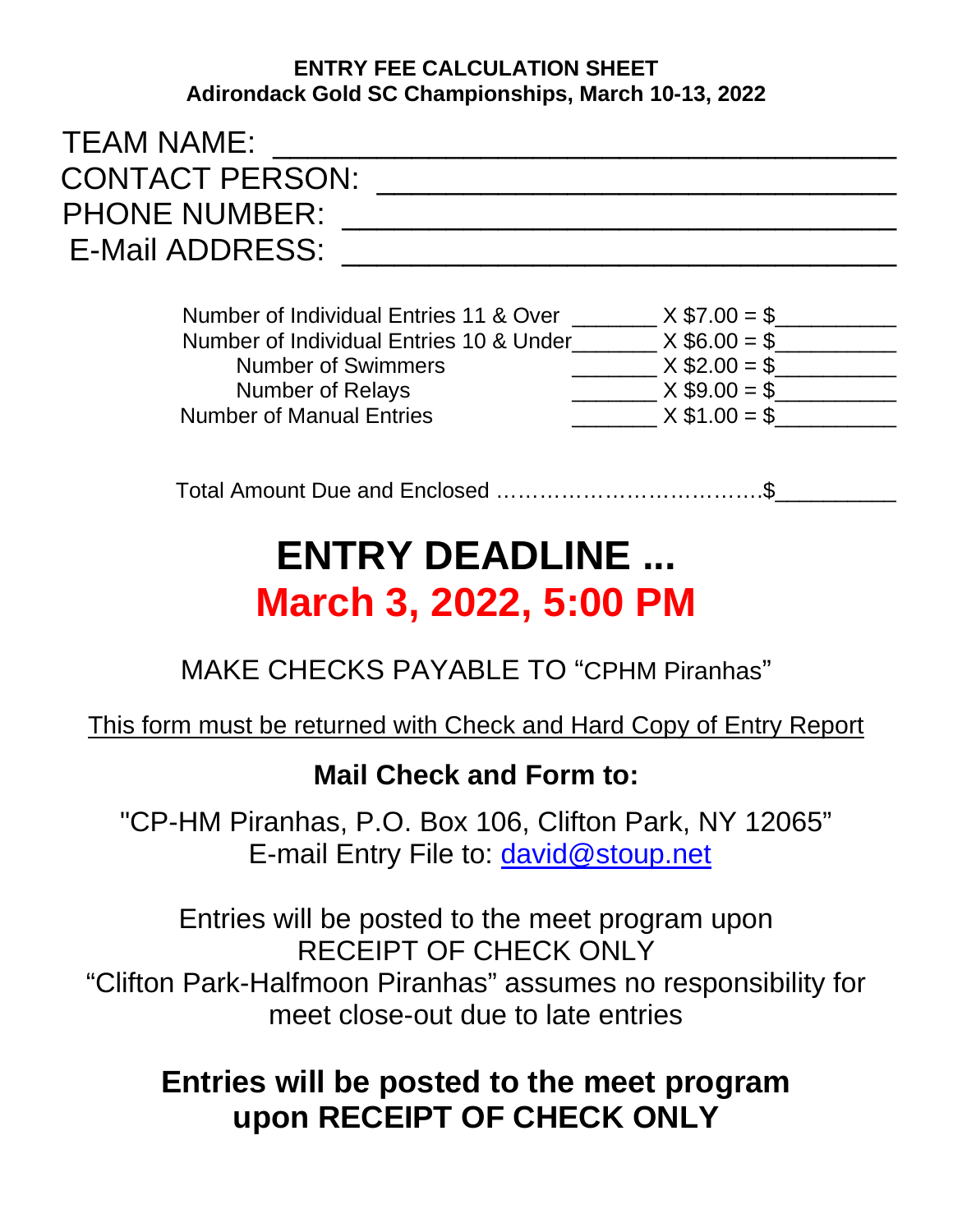# **Senior awards will be given before the start of Finals on the last day of AD Gold SC Championships.**

Below is a Senior Bio form … please have your attending seniors complete the form and hand it in to JoAnn Faucett at the AD Gold SC Championships meet.

| Years swimming for Adirondack District ______________                                                                                                                                                |  |
|------------------------------------------------------------------------------------------------------------------------------------------------------------------------------------------------------|--|
|                                                                                                                                                                                                      |  |
| ,我们也不会有什么。""我们的人,我们也不会有什么?""我们的人,我们也不会有什么?""我们的人,我们也不会有什么?""我们的人,我们也不会有什么?""我们的人<br>and the control of the control of the control of the control of the control of the control of the control of the |  |
|                                                                                                                                                                                                      |  |
|                                                                                                                                                                                                      |  |
|                                                                                                                                                                                                      |  |
|                                                                                                                                                                                                      |  |
|                                                                                                                                                                                                      |  |
|                                                                                                                                                                                                      |  |
| Attending Seniors, Please, complete this form and hand in to                                                                                                                                         |  |

JoAnn Faucett at AD Gold SC Championships.